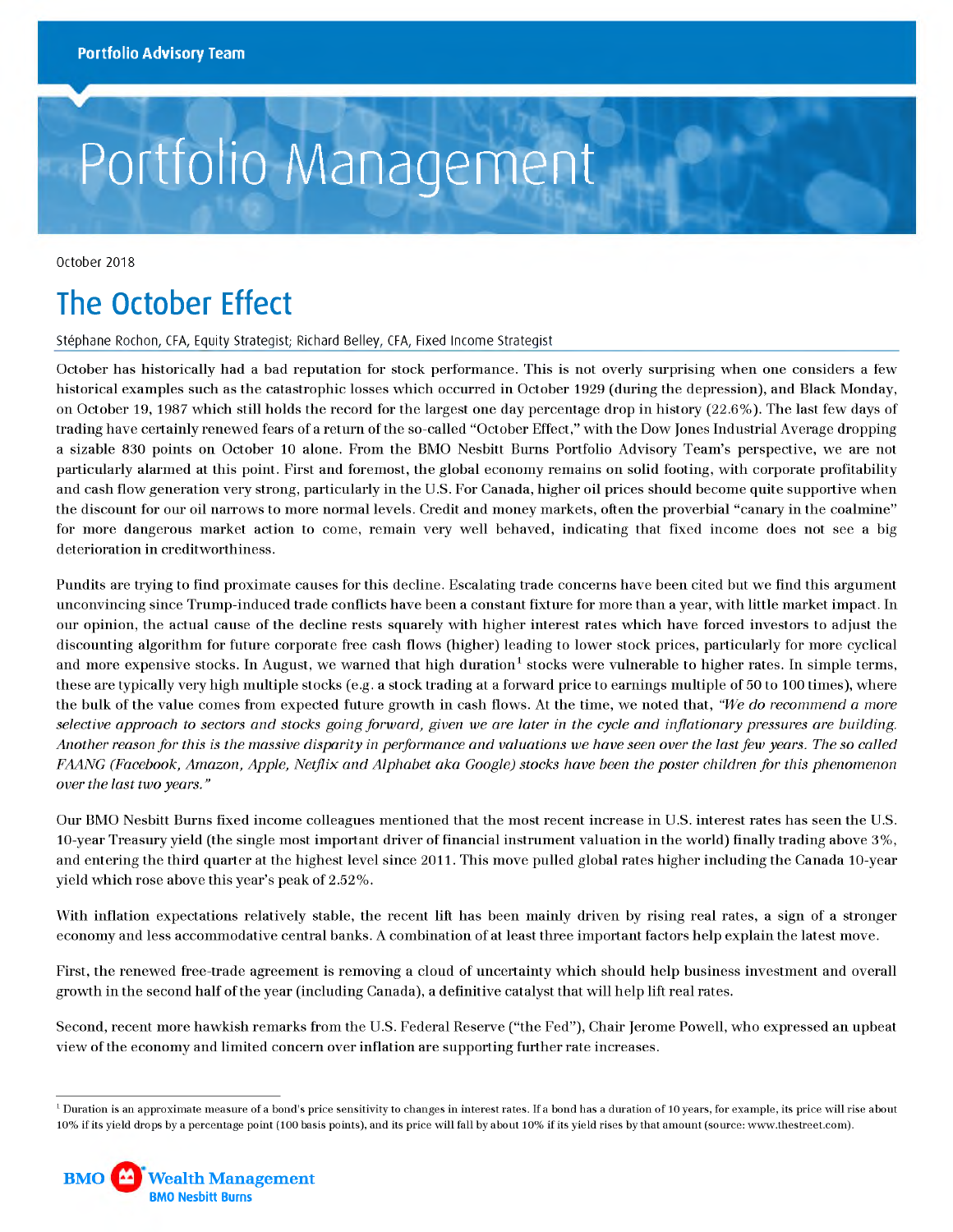Lastly, the Fed is no longer alone in removing excessive monetary stimulus. Not only has the Bank of Canada been tightening for over a year and is expected to make a hike this month, but the European Central Bank and the Bank of Japan have either reduced asset purchases or indicated a willingness to do so.

 time high less than a year after the bear market began. In times like these it is critical to remember that markets never go straight up and even relatively large pullbacks are a normal phenomenon. Since the recovery from the financial crisis began in 2009, there have been five major corrections ranging in length from 10 to 29 weeks, and peak to trough pullbacks of 12% to 22%. Even if the current correction were to be more serious – and that is not a given – it is important to note that in both the 2011 and 2015 cyclical bears, the S&P 500 went on to make a new all-

#### Figure 1: S&P 500



*Source: FactSet, BMO Nesbitt Burns Technical Analysis* 

Taking a step back, rising 10 -year interest rates directly impact the price of bonds as higher rates mathematically lead to lower bond prices. The longer the maturity of the bond, the more pronounced the impact. They also have a significant impact on equity sector valuations and performance. It is well understood that rising interest rates have a nefarious impact on the performance of defensive, lower growth sectors such as Utilities, Telecoms and REITs since: 1) these sectors are typically very capital intensive so as interest rates rise, their costs of funds go up; and 2) it makes the typical dividend yield advantage of these sectors less attractive relative to bond alternatives. They also increase the cost of buying large ticket items such as housing and cars, sectors we would avoid currently.

 While the popular perception is that rising interest rates are negative for stocks, our analysis shows that this is not necessarily the to emphasize companies with outsized dividend growth potential and very high quality defensible business models. Specifically, case, at least at first. While the median annual return for the S&P 500 has in fact been better when interest rates are declining, our analysis of interest rate cycles going back almost 60 years shows that the market can absorb interest rate increases as long as they are gradual and do not go much above the middle single-digit range. Ultimately, the best portfolio defense against higher rates is several Pipeline, Financials and Healthcare companies fit the bill, in our view.

Please contact your BMO financial professonal if you would like to discuss your invesment portfolio.